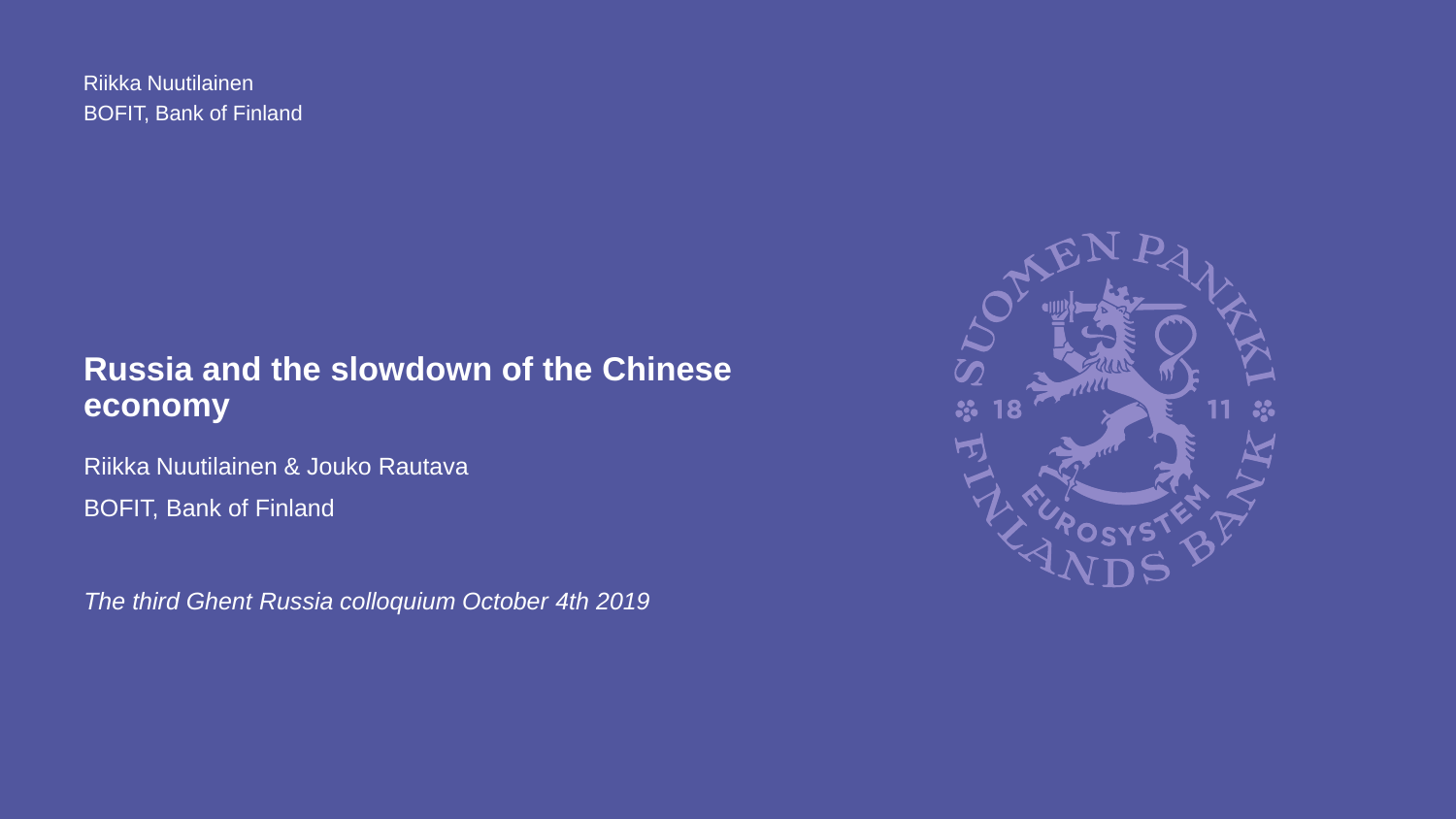# **Overview**

- Russia-China economic relations have been driven by China's economic dynamics, over the past decade, when relations performed well and China's economy and energy demand was growing strongly
	- No significantly closer institutional relations between the countries
	- Economic relations centred around Russian oil exports and electronics and consumption goods imports from China
- Going forward, this will continue to be the case, however, China's growth is slowing down
	- Russia's exports to China even more one-sided
	- More tense Russian relations with the West
	- Adjusting to China's slowdown will be a major challenge for Russia

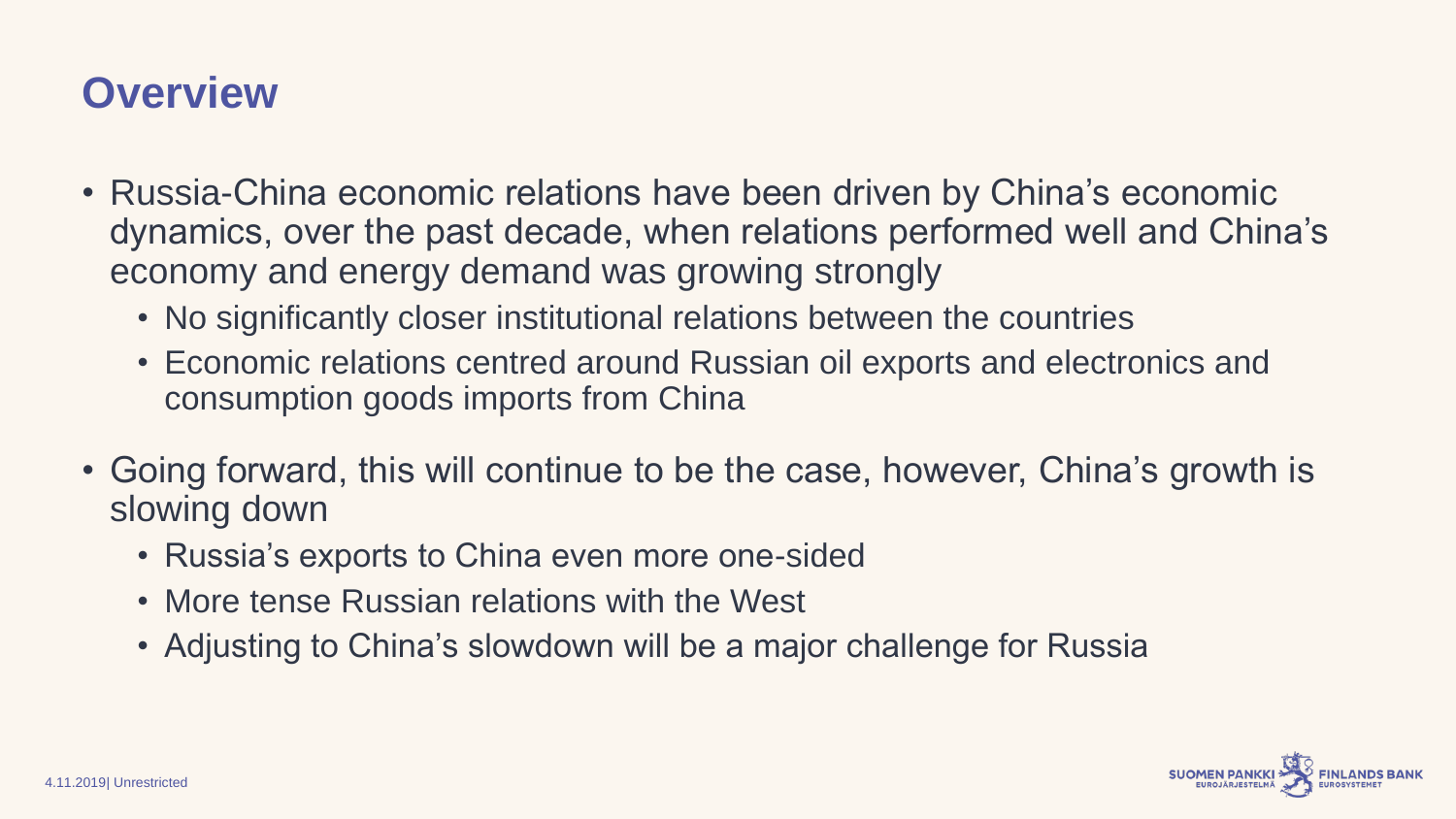### **Russia and China are increasingly mismatched economies**



*Source: IMF WEO*

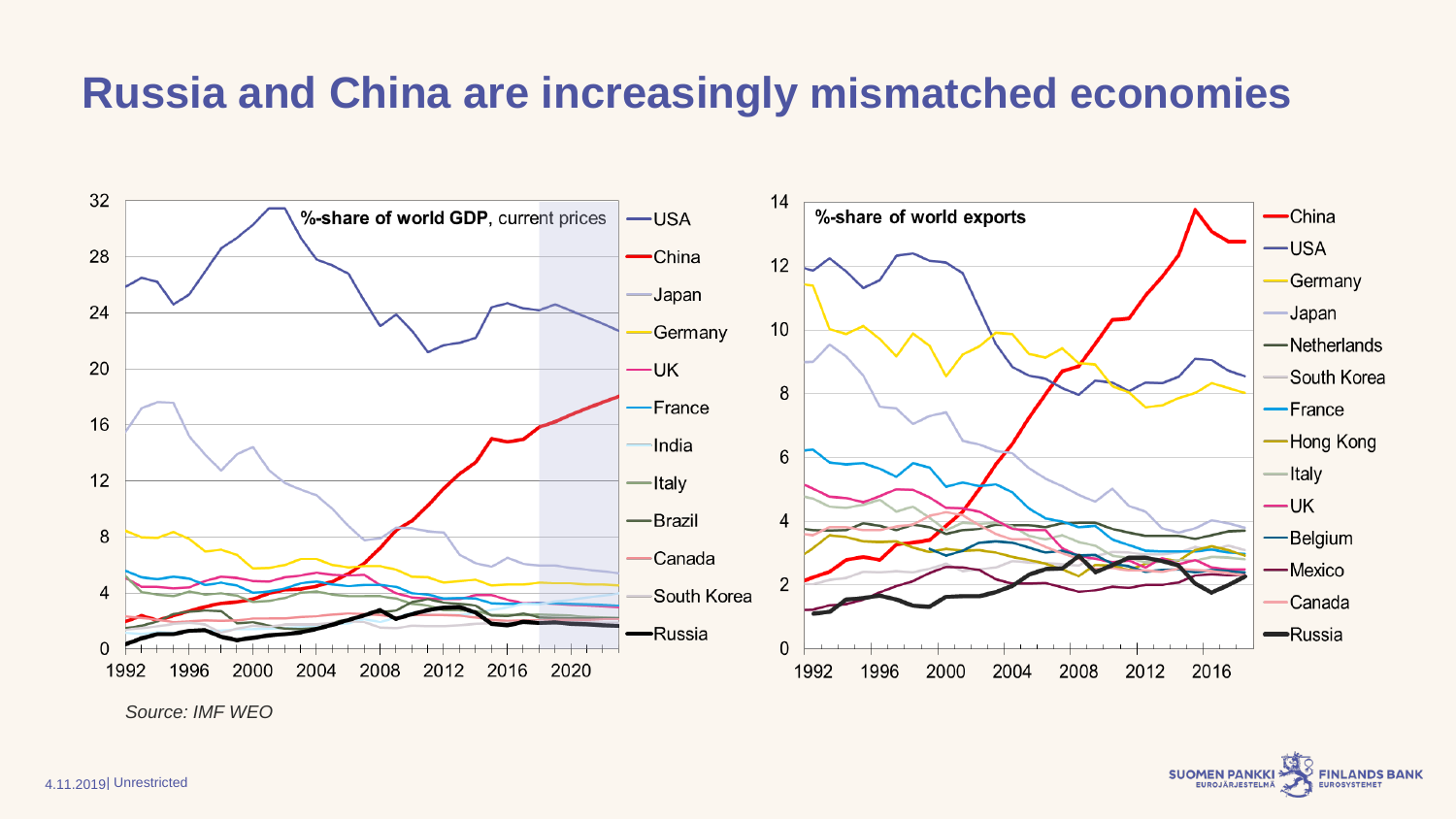# **Level of China's technological development has rapidly caught up with Russia**

### **Value added per worker in China and Russia**



### **Number of international patent applications (PCT) in 2018 and industrial robots per worker in 2017**



**FINLANDS BANK** 

**SUOMEN PANKKI EUROJÄRJESTELM**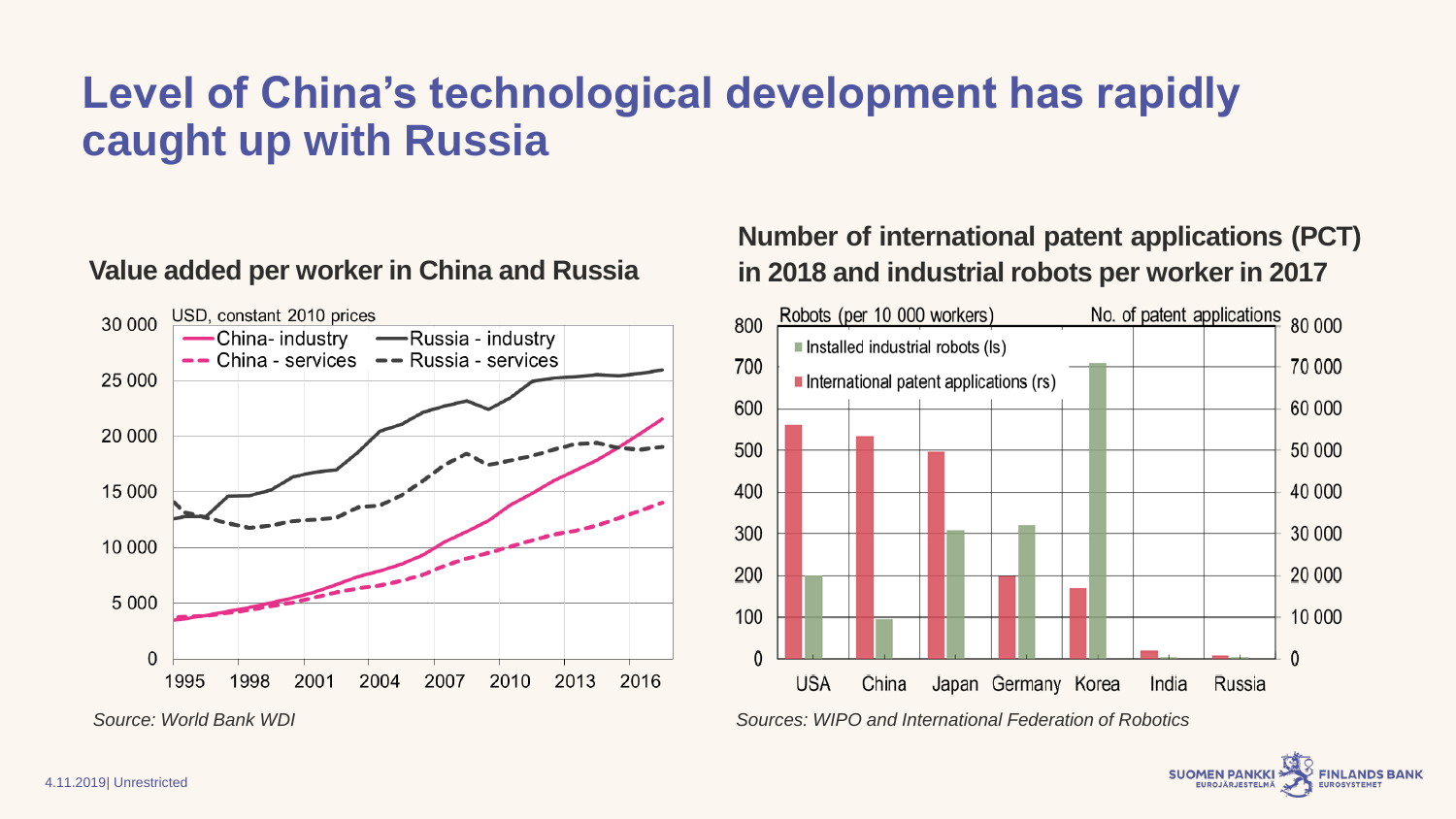### **Russia-China trade is growing mainly due increased oil exports from Russia**

**Value of China's goods trade with Russia**





*Source: China Customs, Macrobond*

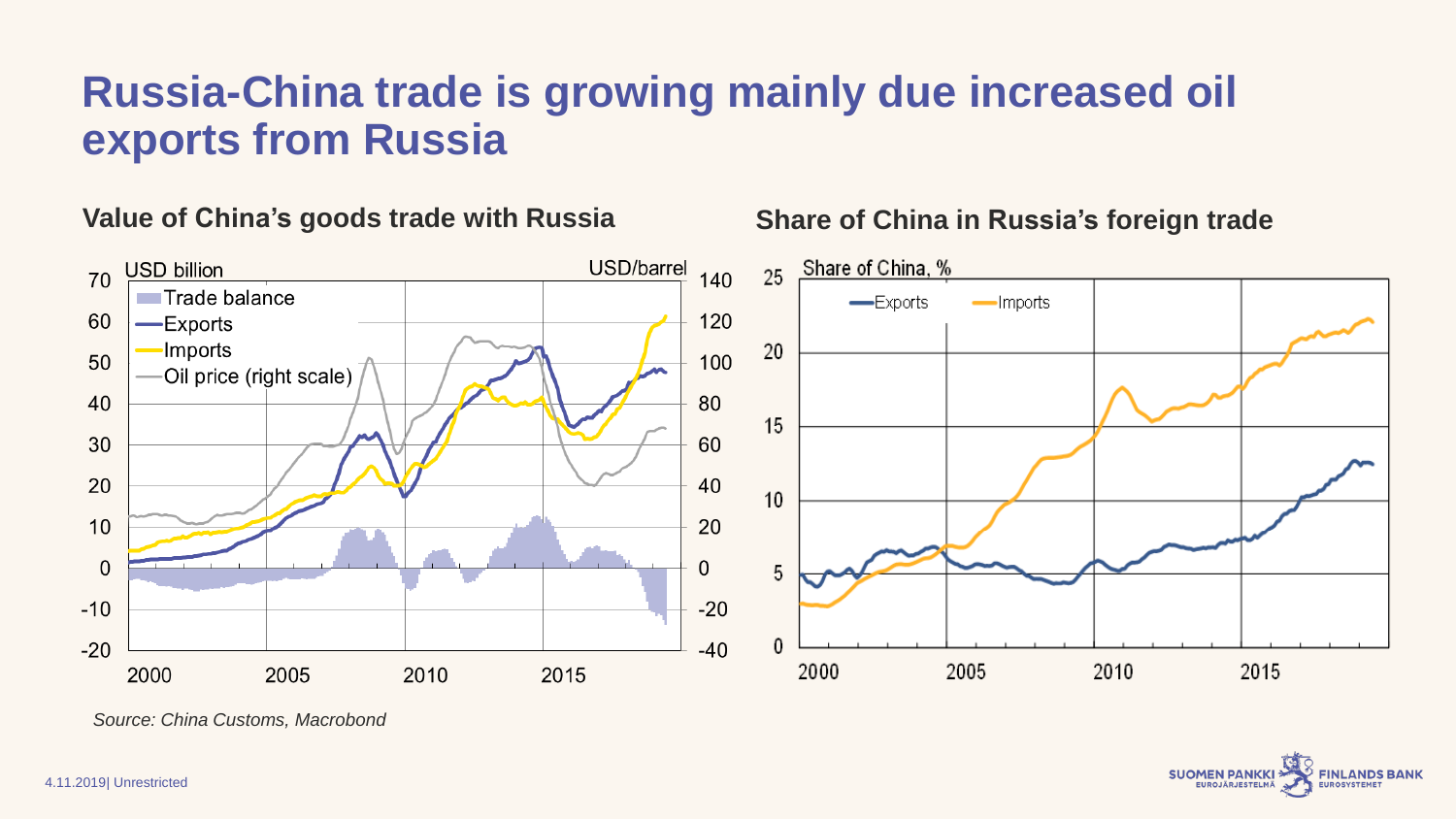### **Economic relations dominated by Russian energy exports**

- In 2011-2018, around 70 % of Russian exports to China were mineral fuels
- China's share of Russian oil exports grown from 5 % in 2009 to over 25 % in 2019



### **China's oil imports from Russia Share of China's oil imports by country (%)**



**EUROJÄRJESTELM.**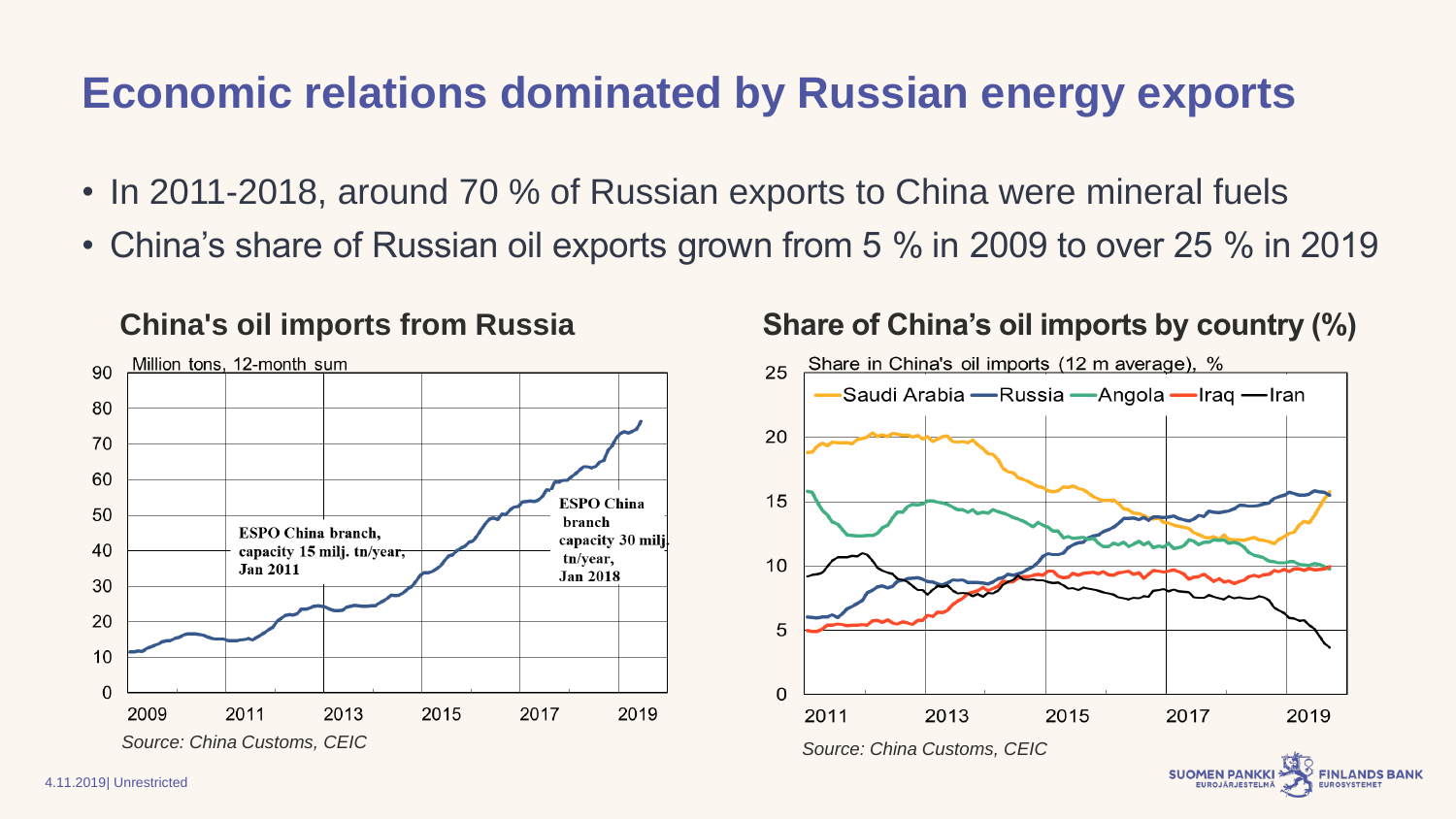### **Investments between the countries minor**

- China's share of Russian FDI inflows below 1 %, with the exception of 2014- 2015. At the end of 2018, China accounted for less than 1 % of the total FDI stock in Russia (CBR)
- Russia's share of Chinese ODI in official statistics has remained below 1 %, except in 2015, when it was 2% (MoC)
- In CGIT database Russia's share of large Chinese ODI flows in 2005-2018 is 2 %
- Russian direct investment in China is negligible
- In addition, China's policy banks have provided significant credits for some major energy construction projects involving China

### Chinese FDI flows to Russia by sector, accumulated flows 2006-2018



*Source: China Global Investment Tracker (CGIT)*

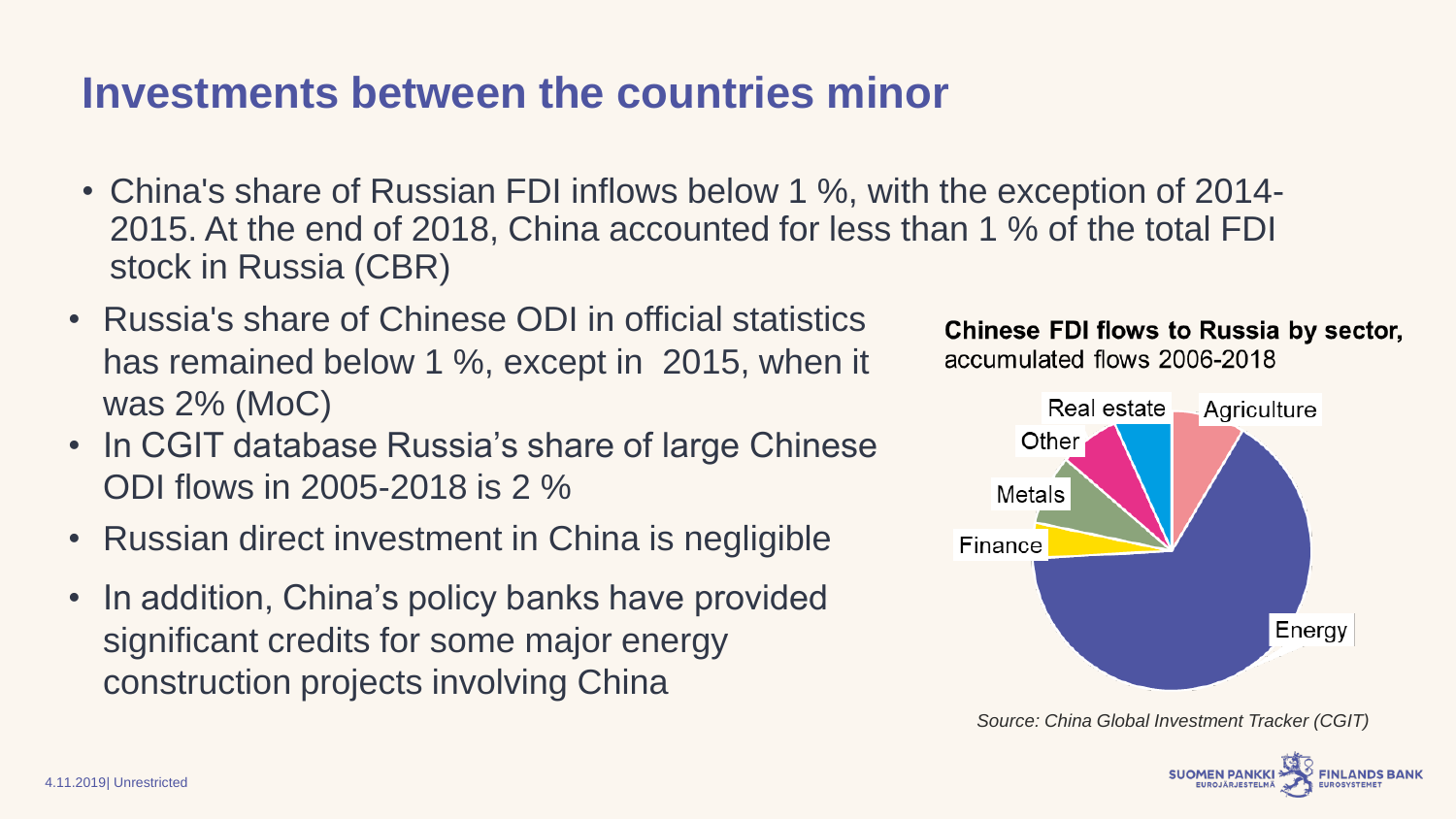# **Opposing the US dollar dominance a common interest**

- Russia has intensified de-dollarization especially after US sanctions in 2014; for China, yuan internationalization has for long been a foreign policy priority
- Russia has helped China in its yuan internationalization aspirations
	- It is a member in all the major Chinese initiatives set up this decade partly aiming to promote yuan internationalization: BRI, AIIB and BRICS New Development Bank
	- Russia currently holds third of global yuan reserves

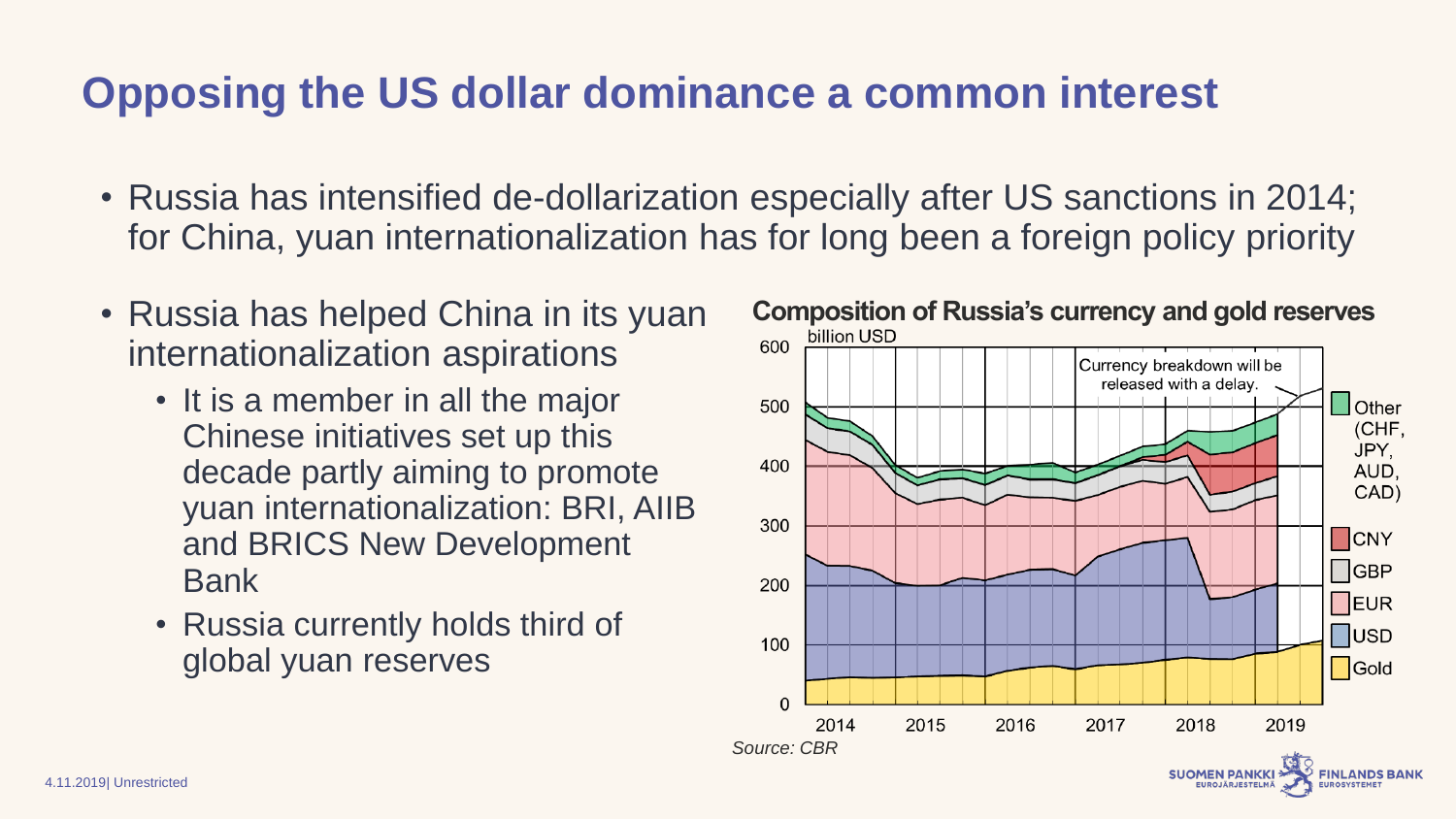# **Use of the yuan and euro increased in bilateral trade**

**Invoicing currency composition in Russia-China goods trade (% of total)**



- Russia has mostly turned to euro in its de-dollarization as yuan not fully convertible and China's capital controls as well as legal property rights issues limit yuan's global use *Source: CBR*
- Yuan share in international payments, currency trade and global forex reserves around 2%

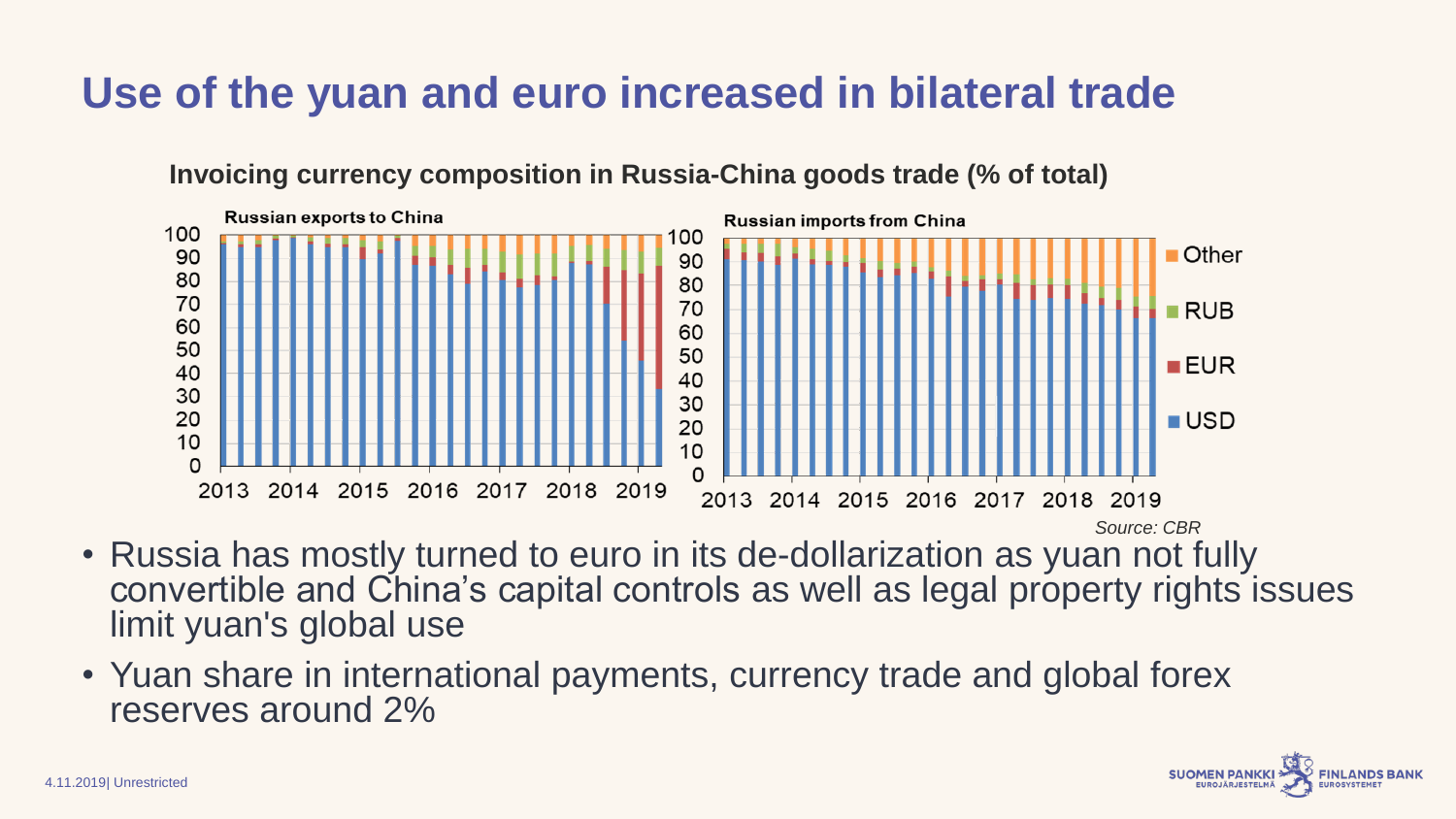# **China's growth and energy demand are slowing**

- China's growth is slowing down mostly due domestic factors
	- Rather a permanent, not transitory phenomena
	- Along with slowing investments, growth in 14 raw materials and energy demand also slowing
- Uncertainty related to actual growth and risk build-up has increased the possibility of even an abrupt slowdown
- Growth slowdown will likely affect also Chinese ODI and financing, as money is increasingly needed at home



### **Energy consumption and GDP growth in China**

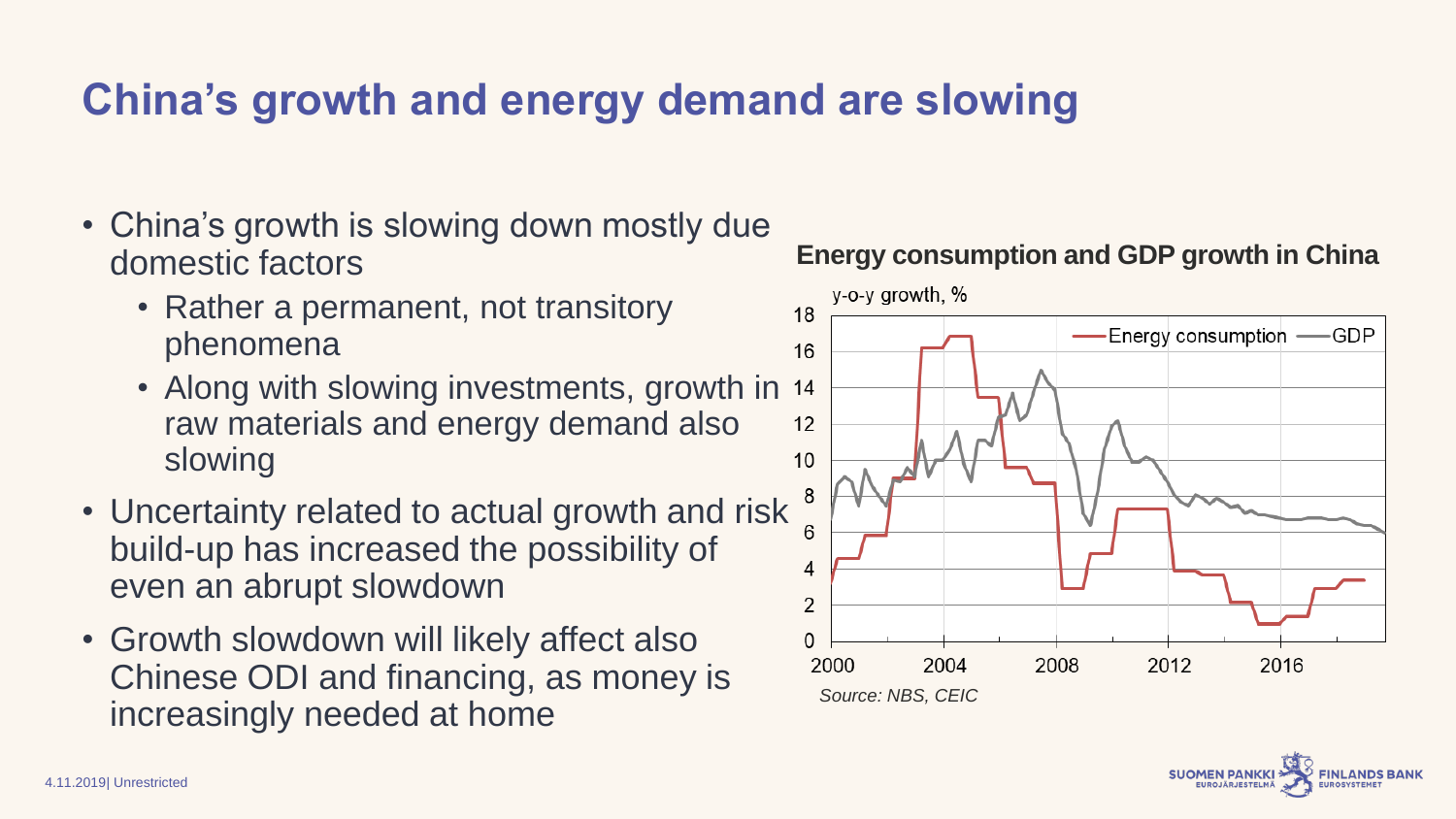### **For Russia, growth of export volumes to China has been critical**

- Russia's total crude oil export volume is currently about 14 % higher than in 2009, but without China would be 11 % below the 2009 level
- Energy will increasingly dominate Russian exports to China
	- Deliveries of LNG from the Yamal Peninsula to China by sea started last year and the Power of Siberia gas pipeline will be operational at the end of this year

### **Change in the volume of Russia's oil exports, %**



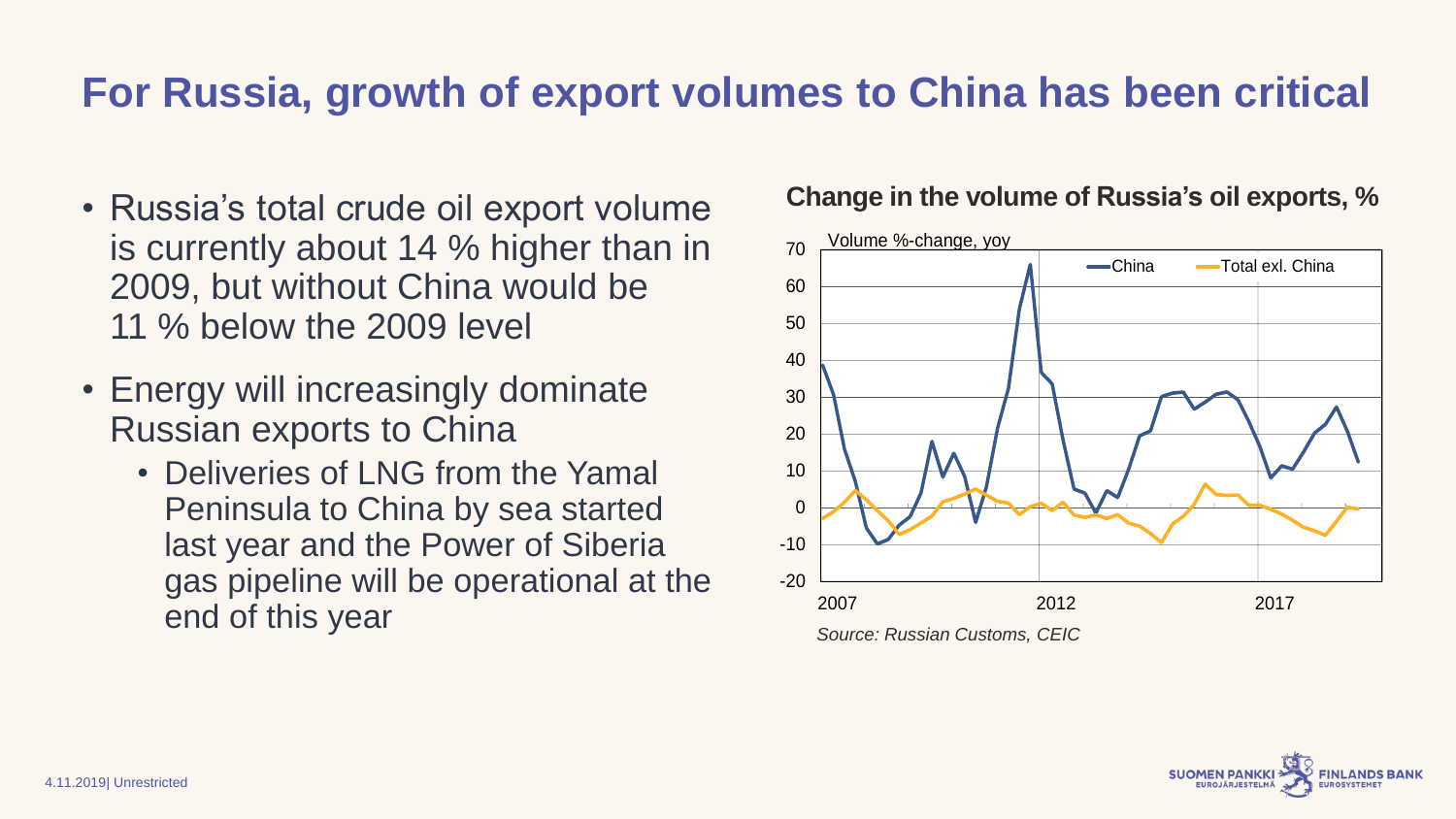# **China's slowdown likely to have a negative impact on Russia**

- China's energy demand has supported oil prices that are of key importance to the Russian economy
	- China's oil consumption growth accounted for over 40 % of global oil consumption growth this decade
	- In the long run, a 10 % increase (decrease) in international crude oil price is estimated to increase (decrease) the level of the Russian GDP by 1–2 pp (Rautava 2004, Beck et al. 2007, Korhonen & Ledyaeva 2010, Kuboniwa 2014, Feldkircher 2015 and Faryna & Simola 2018)
- Taking into account the real economy effects, Chinese shocks on the Russian economy are usually found to be relatively small
	- A 1 % decline in China's GDP after 5 years results in a 0.1-0.2 % GDP decline in Russia (Dizioli et al. 2016 and Faryna & Simola 2018)
- A "hard landing" (takin into account oil price effects) in China would have stronger effects also on Russian growth (Gauvin & Rebillard 2018 and Dieppe et al. 2018)
- In addition, the effects of China's slowdown are amplified when financial market spillovers are taken into account (see Dieppe et al. 2018)

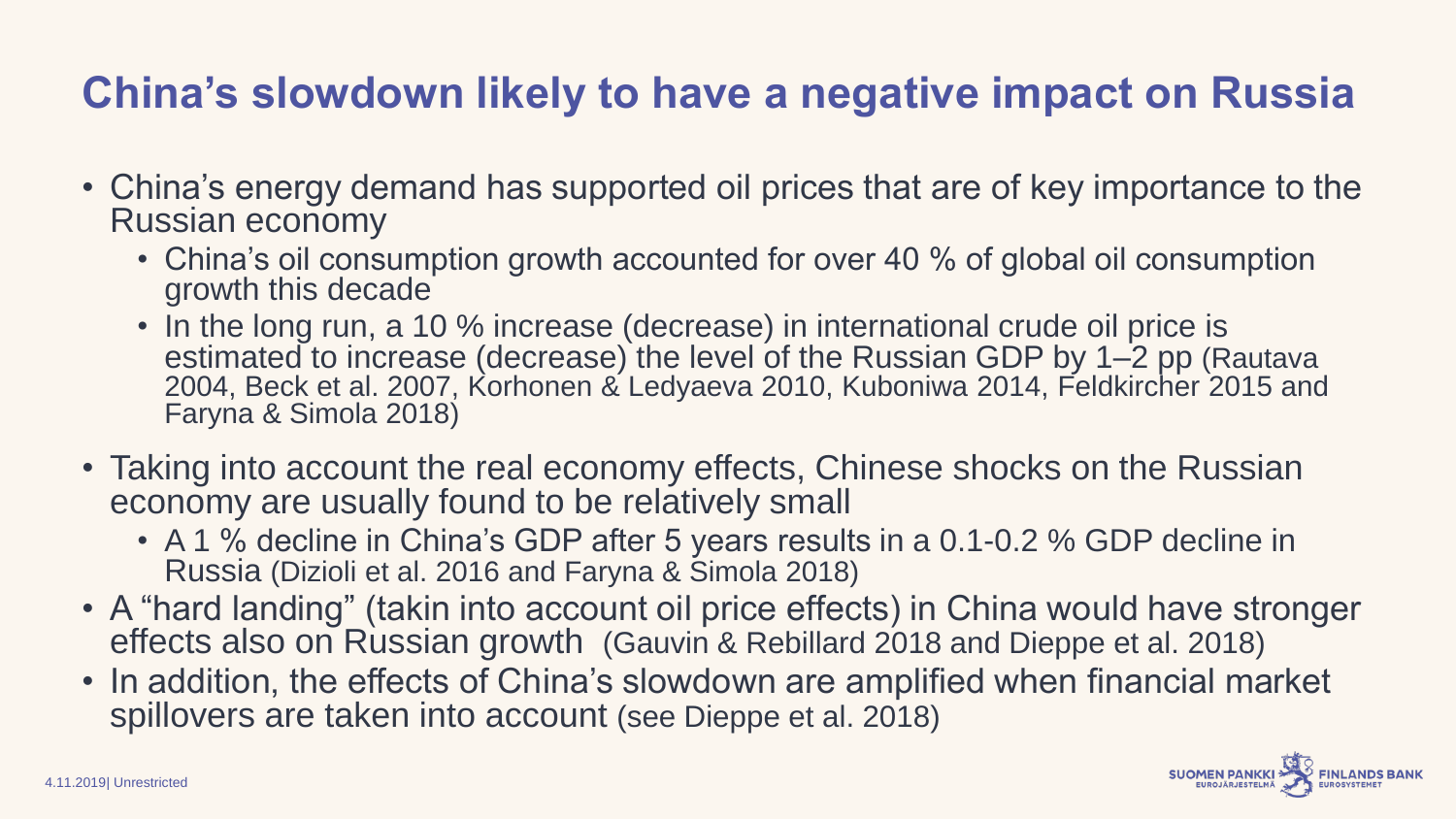# **Summary**

- China's growth slowdown will affect the whole world, Russia is no exception
- Russia especially vulnerable, given its one-sided export structure and tense relations with the West since the illegal occupation of Crimea in 2014
- While increased trade with China, which should be seen only as a natural development, has supported growth in Russia, it has also reinforced Russia's dependence on commodity exports
	- Closer economic relations with China have largely been based on energy projects where the Russian state and state owned companies play a key role enhancing the already too big role of the state in the Russian economy
- ➢Important to acknowledge possible negative spillover effects of China's slowdown to Russian economy and the consequences this might entail